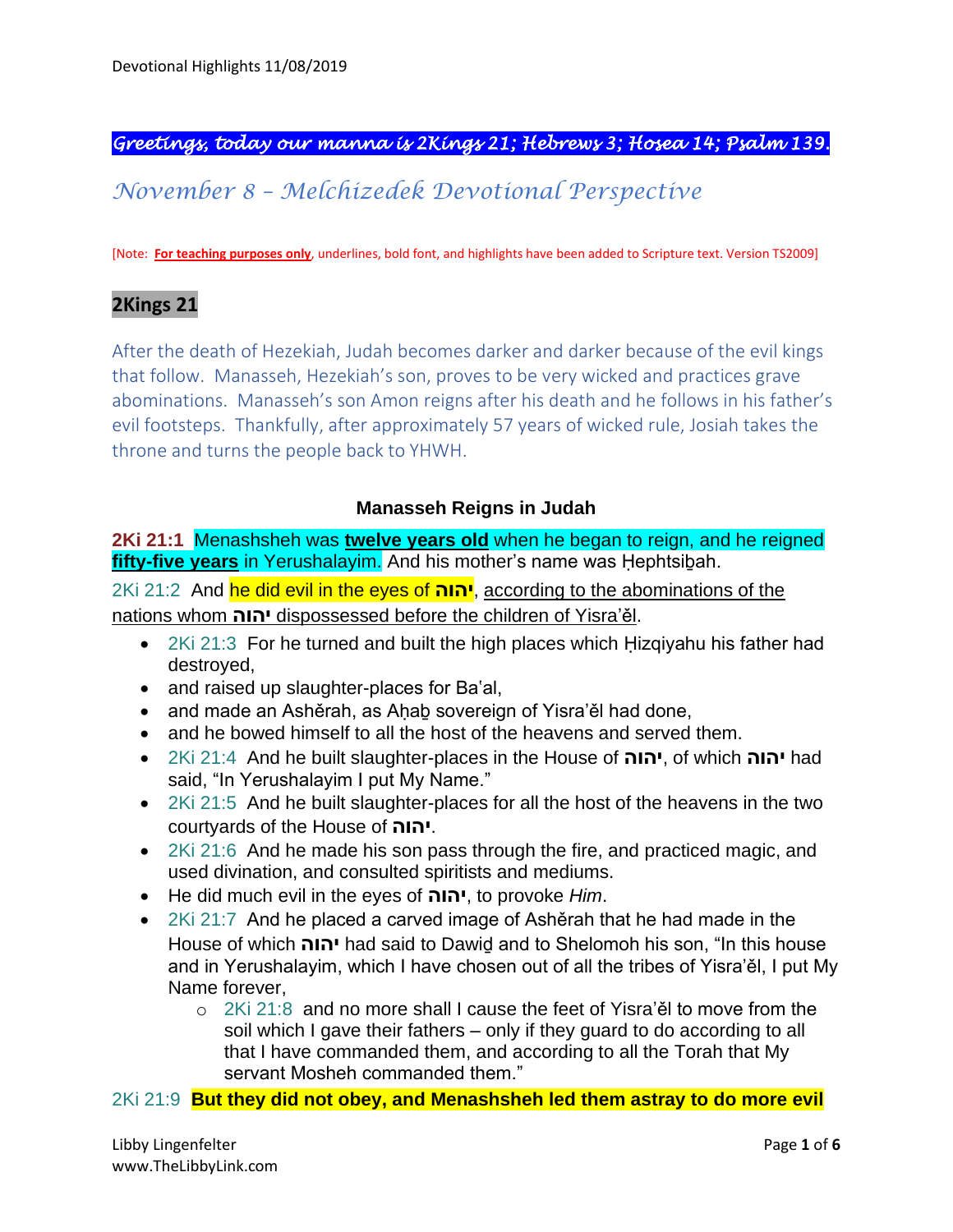#### **than the nations whom** יהוה **had destroyed before the children of Yisra'ěl**.

#### **Manasseh's Idolatry Denounced**

2Ki 21:10 And **יהוה** spoke by His servants the prophets, saying,

2Ki 21:11 "Because Menashsheh sovereign of Yehuḏah has done these abominations, having done more evil than all the Amorites who were before him, and also made Yehudah sin with his idols,

2Ki 21:12 therefore thus said **יהוה** Elohim of Yisra'ěl,

- $\ddot{\bullet}$  'See, I am bringing such evil upon Yerushalayim and Yehudah that both ears of those who hear of it shall tingle.
- $\downarrow$  2Ki 21:13 And I shall stretch over Yerushalayim the measuring line of Shomeron and the plummet of the house of Aḥaḇ, and **shall wipe Yerushalayim as one wipes a dish, wiping it and turning it upside down.**
- $\frac{1}{2}$  2Ki 21:14 And I shall forsake the remnant of My inheritance and give them into the hand of their enemies. And they shall be for a prey and for a plunder to all their enemies,
	- o 2Ki 21:15 because they have done evil in My eyes, and have provoked Me since the day their fathers came out of Mitsrayim, even to this day.' "

2Ki 21:16 And also, **Menashsheh shed very much innocent blood, until he had filled Yerushalayim from one end to another, besides his sin** with which he made

Yehuḏah sin, in doing evil in the eyes of **יהוה**.

2Ki 21:17 And the rest of the acts of Menashsheh, and all that he did, and the sin that he committed, are they not written in the book of the annals of the sovereigns of Yehudah?

2Ki 21:18 So Menashsheh slept with his fathers, and was buried in the garden of his own house, in the garden of Uzza. And his son Amon reigned in his place.

#### **Amon Reigns in Judah**

2Ki 21:19 **Amon was twenty-two years old when he began to reign, and he reigned two years in Yerushalayim.** And the name of his mother was Meshullemeth the daughter of Haruts of Yotebah.

2Ki 21:20 And he did evil in the eyes of **יהוה**, as his father Menashsheh had done,

- 2Ki 21:21 and walked in all the ways that his father had walked,
- and served the idols that his father had served.
- and bowed himself to them.
- 2Ki 21:22 and forsook **יהוה** Elohim of his fathers,
- and did not walk in the way of **יהוה**.

2Ki 21:23 And the servants of Amon conspired against him, and killed the sovereign in his own house.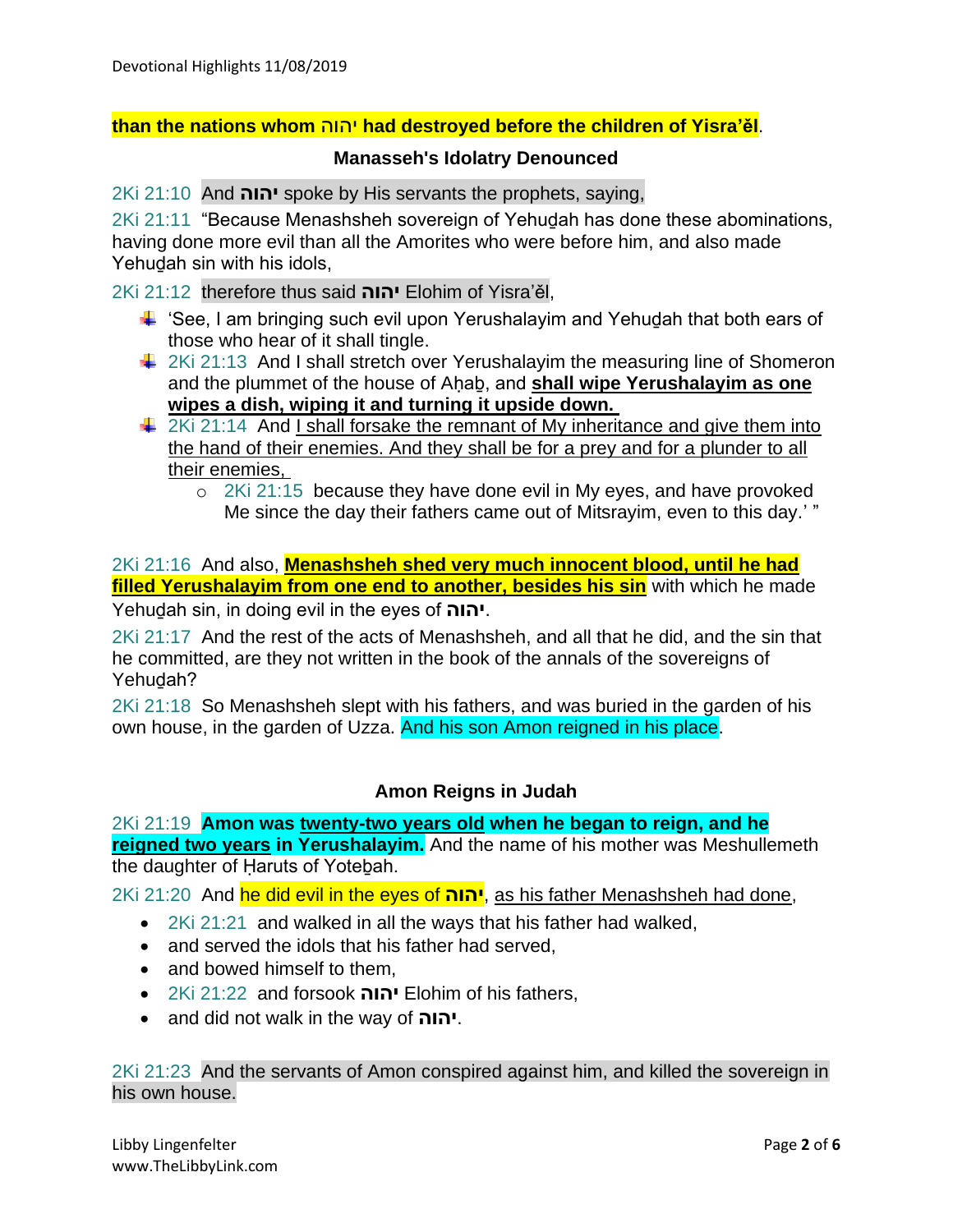2Ki 21:24 But the people of the land struck all those who had conspired against Sovereign Amon, and the people of the land set up his son Yoshiyahu to reign in his place.

2Ki 21:25 And the rest of the acts of Amon which he did, are they not written in the book of the annals of the sovereigns of Yehuḏah?

2Ki 21:26 And he was buried in his burial-place in the garden of Uzza. And his son Yoshiyahu reigned in his place.

## **Hebrews 3**

The author of Hebrews has torn down the first pillar of Judaism: angelology. Now, the author corrects the audience from elevating Moses to the level of deity; though the author does most certainly agree that Moses was a very trustworthy servant of YHWH.

We never want to elevate religious or worldly leaders to 'deity or idol level.' Some may do good things and prove trustworthy; but our hope is in our one and only Savior and there are none besides Him.

The author of Hebrews tells his audience to **closely consider** the **Emissary and High Priest** of their confession, Yahusha HaMashiach. He goes on to say:

## **Yahusha Greater Than Moses**

**Heb 3:1** Therefore, set-apart brothers, partakers of the heavenly calling, closely consider the Emissary and High Priest of our confession, Messiah **יהושע**,

Heb 3:2 who was trustworthy to Him who appointed Him, as also Mosheh in all His house.<sup>a</sup> Footnote: <sup>a</sup>See Num\_12:7.

Heb 3:3 For this One has been deemed worthy of more esteem than Mosheh, as much as He who built the house enjoys more respect than the house.

Heb 3:4 For every house is built by someone, but He who built all is Elohim.

Heb 3:5 And Mosheh indeed was trustworthy in all His house as a servant, for a witness of what would be spoken *later*,

Heb 3:6 but Messiah as a Son over His own house, whose house we are if we hold fast the boldness and the boasting of the expectation firm to the end.

## **A Rest for the People of Elohim**

Heb 3:7 Therefore, as the Set-apart Spirit says, **"Today, if you hear His voice,**

Heb 3:8 **do not harden your hearts as in the rebellion, in the day of trial in the wilderness,**

Heb 3:9 **where your fathers tried Me, proved Me, and saw My works forty years.**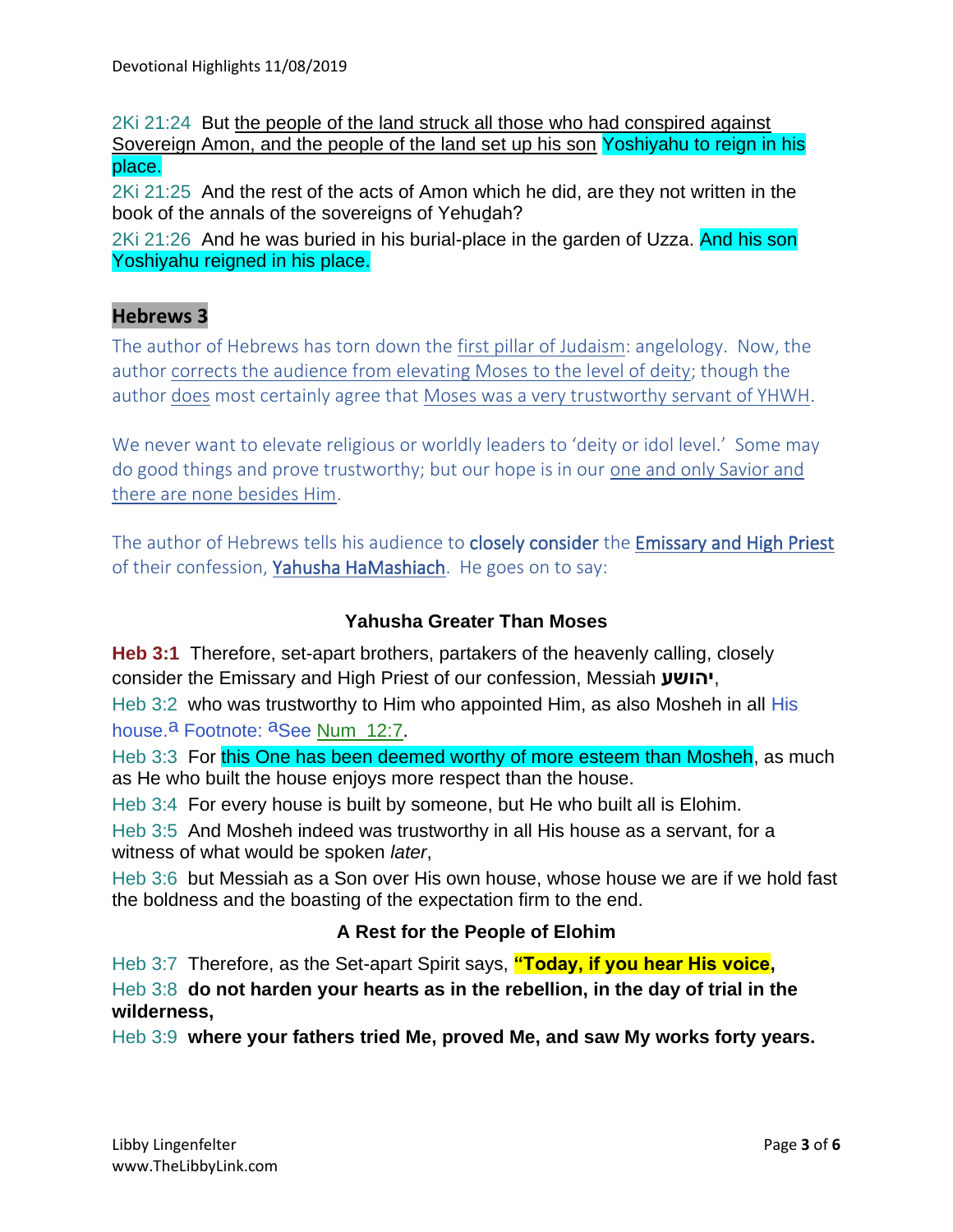The bride of Yahusha HaMashiach should hold fast and not turn away as they did in the wilderness. His bride **does not** go astray in her heart; she waits for Him in obedience.

#### Heb 3:10 **"Therefore I was grieved with that generation, and said, 'They always go astray in their heart, and they have not known My ways.'**

The author then states a fact. The fact was that they had all become partakers of Messiah. They had entered the New Covenant with Him. They had accepted His proposal; ratified by His blood and partook of the Covenant Confirming meal. Does one after hearing His voice then harden his heart and rebel as in the wilderness? He tells them to hold fast to that very beginning of their trust in Him! Hold fast! Don't turn back! Don't rebel! Closely consider Yahusha HaMashiach, our High Priest of the Melchizedek order!

## Heb 3:11 "As I swore in My wrath, 'If they shall enter into My rest...' " **Psa\_95:7-**11.

Heb 3:12 Look out, brothers, lest there be in any of you a wicked heart of unbelief in falling away from the living Elohim,

Heb 3:13 but encourage one another daily, while it is called "Today," lest any of you be hardened by the deceivableness of sin.

Heb 3:14 For we have become partakers of Messiah if we hold fast the beginning of our trust firm to the end,

Heb 3:15 while it is said, **"Today, if you hear His voice, do not harden your hearts as in the rebellion."** Psa\_95:7-8.

Heb 3:16 For who, having heard, rebelled? Was it not all who came out of Mitsrayim, led by Mosheh?

Heb 3:17 And with whom was He grieved forty years? Was it not with those who sinned, whose corpses fell in the wilderness?

Heb 3:18 And to whom did He swear that they would not enter into His rest, but to those who did not obey?

Heb 3:19 So we see that they were unable to enter in because of unbelief.

## **Hosea 14**

#### **A Plea to Return to YHWH**

## **Hos 14:1 O Yisra'ěl, return to** יהוה **your Elohim, for you have stumbled by your crookedness.**

Hos 14:2 Take words with you, and return to **יהוה**. Say to Him, "Take away all crookedness, and accept what is good, and we render the bulls of our lips.  $a^2$  Footnote:  $a$ Heb\_13:15 - bulls, referring to offerings.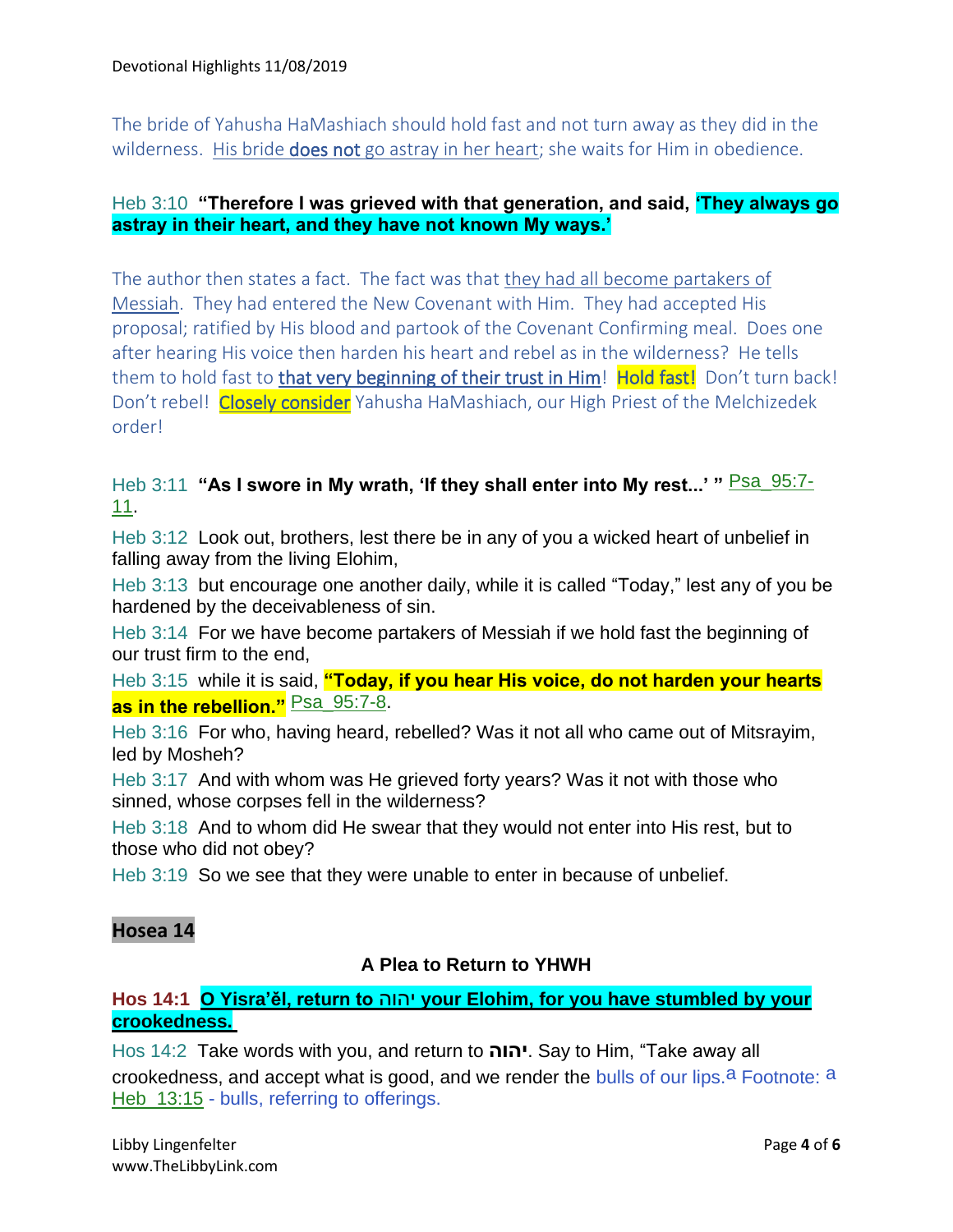- Hos 14:3 "Ashshur [Assyria] does not save us.
- We do not ride on horses, nor ever again do we say to the work of our hands, 'Our mighty ones.' For the fatherless finds compassion in You."
- $\downarrow$  Hos 14:4 "I shall heal their backsliding,
- $\ddot{\phantom{1}}$  I shall love them spontaneously, for My displeasure has turned away from him.
- $\downarrow$  Hos 14:5 "I shall be like the dew to Yisra'ěl.
- $\ddotplus$  He shall blossom like the lily, and strike out his roots like Lebanon.
- $\pm$  Hos 14:6 "His branches shall spread, and his splendour shall be like an olive tree, and his fragrance like Leḇanon.
- $\ddot$  Hos 14:7 "Those who dwell under his shadow shall return. They shall revive like grain, and blossom like the vine, and become as fragrant as the wine of Lebanon.

What more has Ephrayim to do with idols? Our fruit comes from Him and Him only.

## Hos 14:8 "What more has Ephrayim to do with idols? **It is I who answer and look after him. I am like a green cypress tree, your fruit comes from Me."**

Hos 14:9 Who is wise and understands these *words*, discerning and knows them? For the ways of **יהוה** are straight, and the righteous walk in them, but the transgressors stumble in them.

## **Psalm 139**

Our desire is to live a righteous life and walk in His ways. Our desire is for Him to reveal anything in our lives that is not pleasing to Him. He leads and guides us, and He holds us in His righteous right hand.

#### **Search Me, O Elohim, and Know My Heart**

**Psa 139:1** O **יהוה**, You have searched me And know me.

Psa 139:2 You know my sitting down and my rising up; You understand my thought from afar.

Psa 139:3 You sift my path and my lying down, And know well all my ways.

Psa 139:4 For there is not a word on my tongue, But see, O **יהוה**, You know it all!

Psa 139:5 You have closed me in, behind and before, And laid Your hand upon me –

Psa 139:6 Knowledge too wondrous for me, It is high, I am unable to *reach* it.

Psa 139:7 Where would I go from Your Spirit? Or where would I flee from Your face?

Psa 139:8 If I go up into the heavens, You are there; If I make my bed in She'ol, see, You are there.

Psa 139:9 I take the wings of the morning, I dwell in the uttermost parts of the sea, Psa 139:10 There, too, Your hand would lead me, And Your right hand hold me.

Psa 139:11 If I say, "Darkness shall cover me," Then night would be light to me;